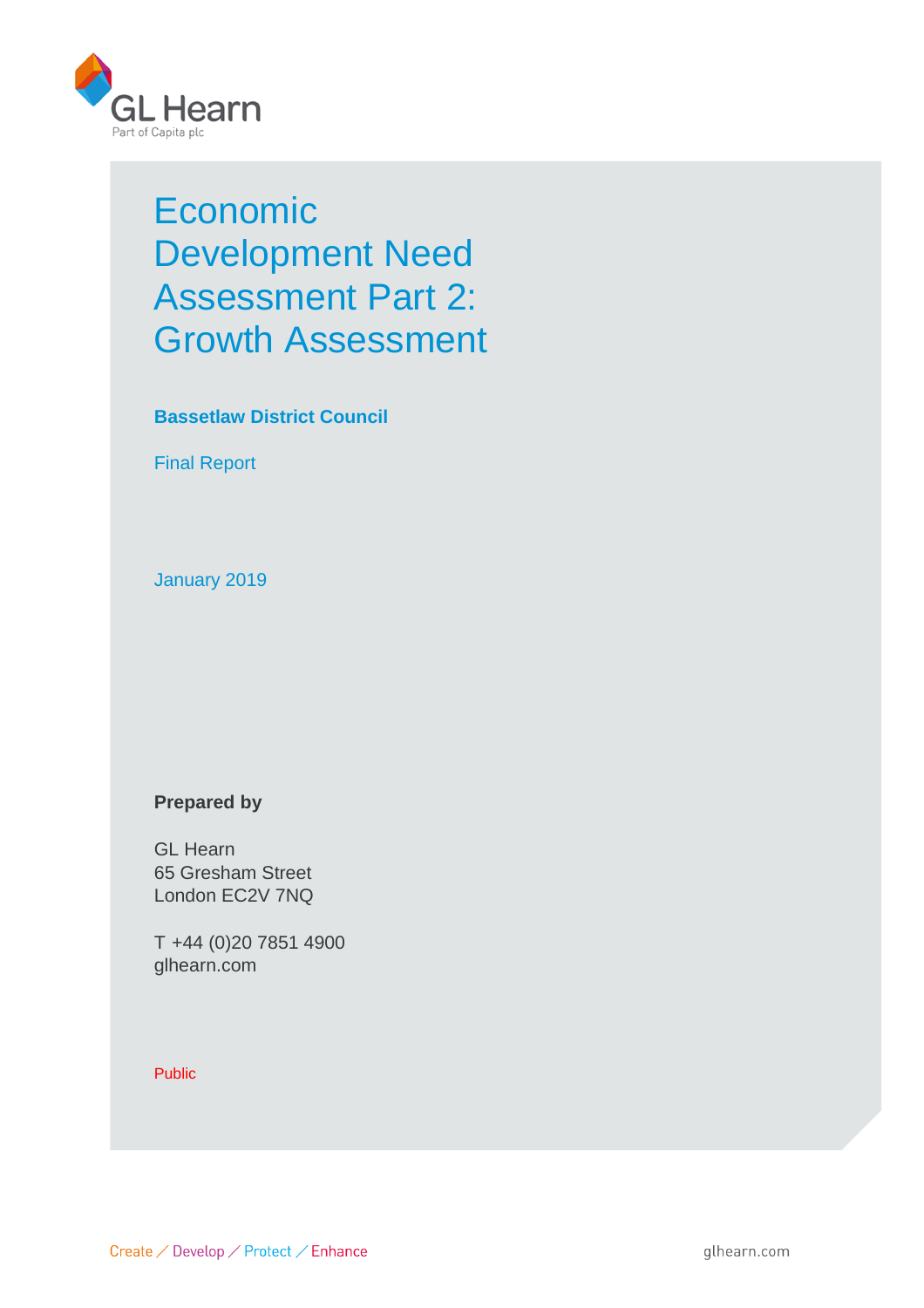## **Contents**

| <b>Section</b> |                                                               | Page                    |
|----------------|---------------------------------------------------------------|-------------------------|
| 1              | <b>INTRODUCTION</b>                                           | $\overline{\mathbf{4}}$ |
| $\mathbf{2}$   | <b>REVIEW OF GROWTH SCENARIOS</b>                             | 5                       |
| 3              | <b>SUMMARY AND RANKINGS</b>                                   | 18                      |
|                | <b>List of Figures</b><br>No table of contents entries found. |                         |

## **List of Tables**

| <b>TABLE 1:</b> | <b>GROWTH OPTIONS ASSESSMENT</b> |  |
|-----------------|----------------------------------|--|
|                 |                                  |  |

# **Appendices**

|  | <b>APPENDIX A:</b> | SUMMARY OF SUSTAINABILITY ASSESSMENT BY GROWTH OPTION | 19 |
|--|--------------------|-------------------------------------------------------|----|
|--|--------------------|-------------------------------------------------------|----|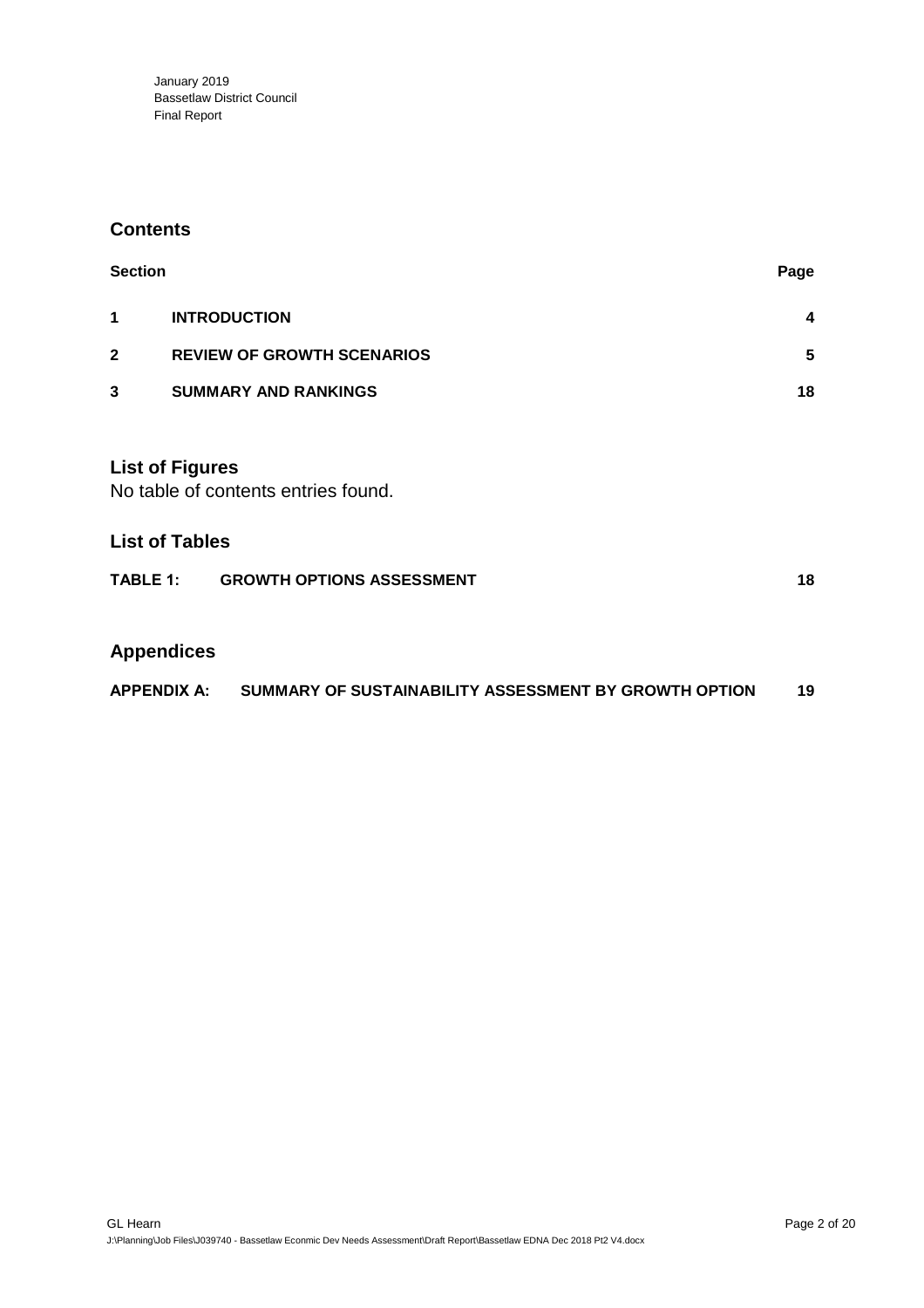## **Quality Standards Control**

The signatories below verify that this document has been prepared in accordance with our quality control requirements. These procedures do not affect the content and views expressed by the originator.

This document must only be treated as a draft unless it is has been signed by the Originators and approved by a Business or Associate Director.

DATE ORIGINATORS APPROVED 14 December 2018 Matt Kinghan Hannah McDonald

Planning Director **Senior Planner** Senior Planner

Mathen life

Limitations

This document has been prepared for the stated objective and should not be used for any other purpose without the prior written authority of GL Hearn; we accept no responsibility or liability for the consequences of this document being used for a purpose other than for which it was commissioned.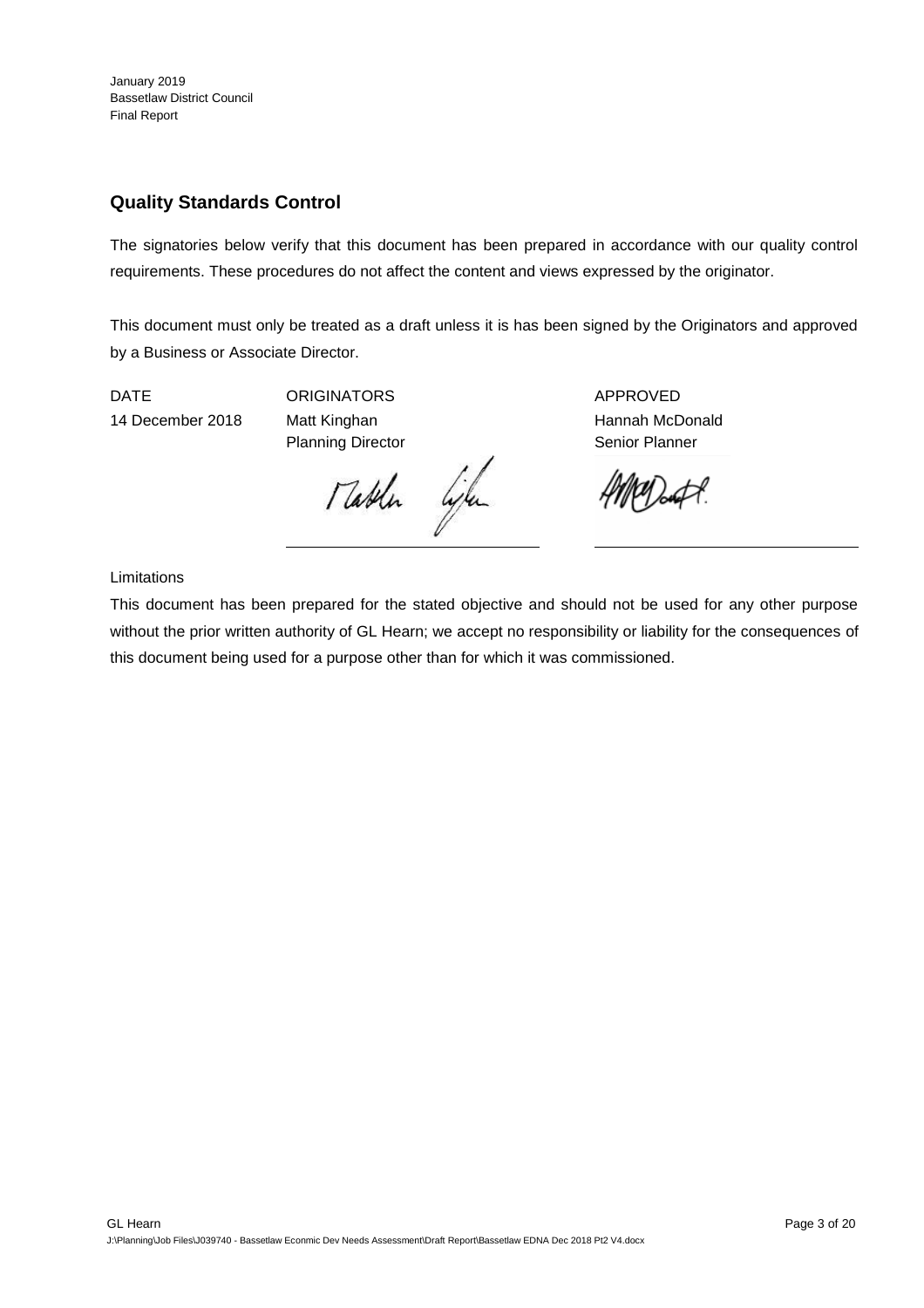## **1 INTRODUCTION**

- 1.1 Bassetlaw District Council commissioned GL Hearn to produce an Economic Development Needs Assessment for the District. This Part 2 report considers a number of employment growth scenarios, comprising varying types of employment and patterns of distribution across the district, for meeting employment land requirements. The growth scenarios have been informed by the Council's emerging Local Plan growth scenarios.
- 1.2 It considers the potential benefits of each scenario particularly in terms of a market assessment as well as providing commentary on the ability to meet the wider sustainability aims as set out in the NPPF. This is intended to inform the Local Plan Sustainability Appraisal in due course.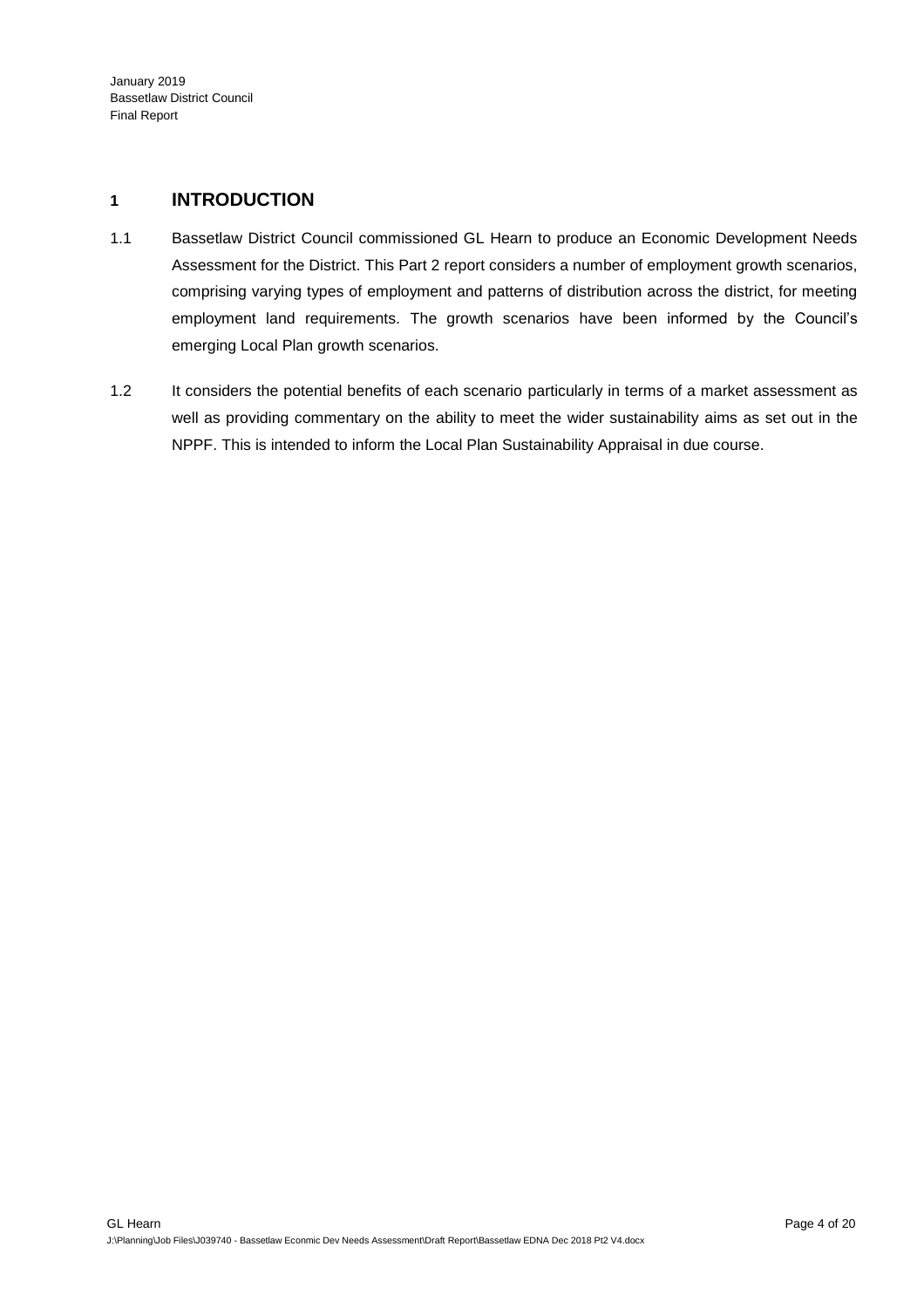## **2 REVIEW OF GROWTH SCENARIOS:**

- 2.1 Eight alternative growth scenarios have been agreed as appropriate for assessment. These are detailed in this section and summarised as:
	- Option 1: Current strategy, focus growth at largest settlements
	- Option 2: Functional geography hierarchy, targets for each settlement
	- Option 3: A1 corridor growth around existing settlements
	- Option 4: New settlements / expanded rural growth
	- Option 5: Large scale urban extensions
	- Option 6: Hybrid of above
	- Option 7: Equitable growth, growth proportionate to settlement size
	- Option 8: Parallel strategies, growth on a role specific basis alongside equitable growth, Neighbourhood Plan growth and large scale sustainable development.
- 2.2 This section of the report considers each scenario in turn. Commentary is provided on the overall commercial market position of these options as well as potential benefits. A summary commentary of points related to sustainability is also considered.

#### Market context

- 2.3 The Part 1 report assessed the future need for employment land in relation to the local economy. This identifies a need of 63 ha over the 2018-35 Plan Period.
- 2.4 Part 1 of this assessment provided an overview of the commercial market context for office and industrial activity. The emphasis of the growth options analysis in Part 2 is on industrial property, as the office market is very subdued in the district.
- 2.5 It is of note that the industrial property market analysis for the district, based on the last 6 years of industrial transactions (of leases and sales by floorspace), indicates around 70% of industrial market activity at Worksop, 12% at Harworth / Bircotes, 14% at Retford and 4% at Tuxford / Markham. The number of transactions follows a similar pattern. This includes the hinterland rural area for each settlement (based on CoStar database recordings). Of note, Worksop has seen 5 deals of around or exceeding 100,000 sqft over this period.
- 2.6 Completions trends (over 12 years as supplied by Bassetlaw District Council) show a similar albeit more balanced historic performance. Worksop represents 36%, Retford 24% and Harworth 28% of development, with the remainder in rural areas.
- 2.7 These trends are a useful indication of current market interest, performance and strengths. Applying the recent historic completions proportions and type against the future needs identified in the Part 1 Needs Assessment provides a useful approach to considering future growth prospects in terms of distribution of need. At the minimum growth level identified it would be equivalent to approximately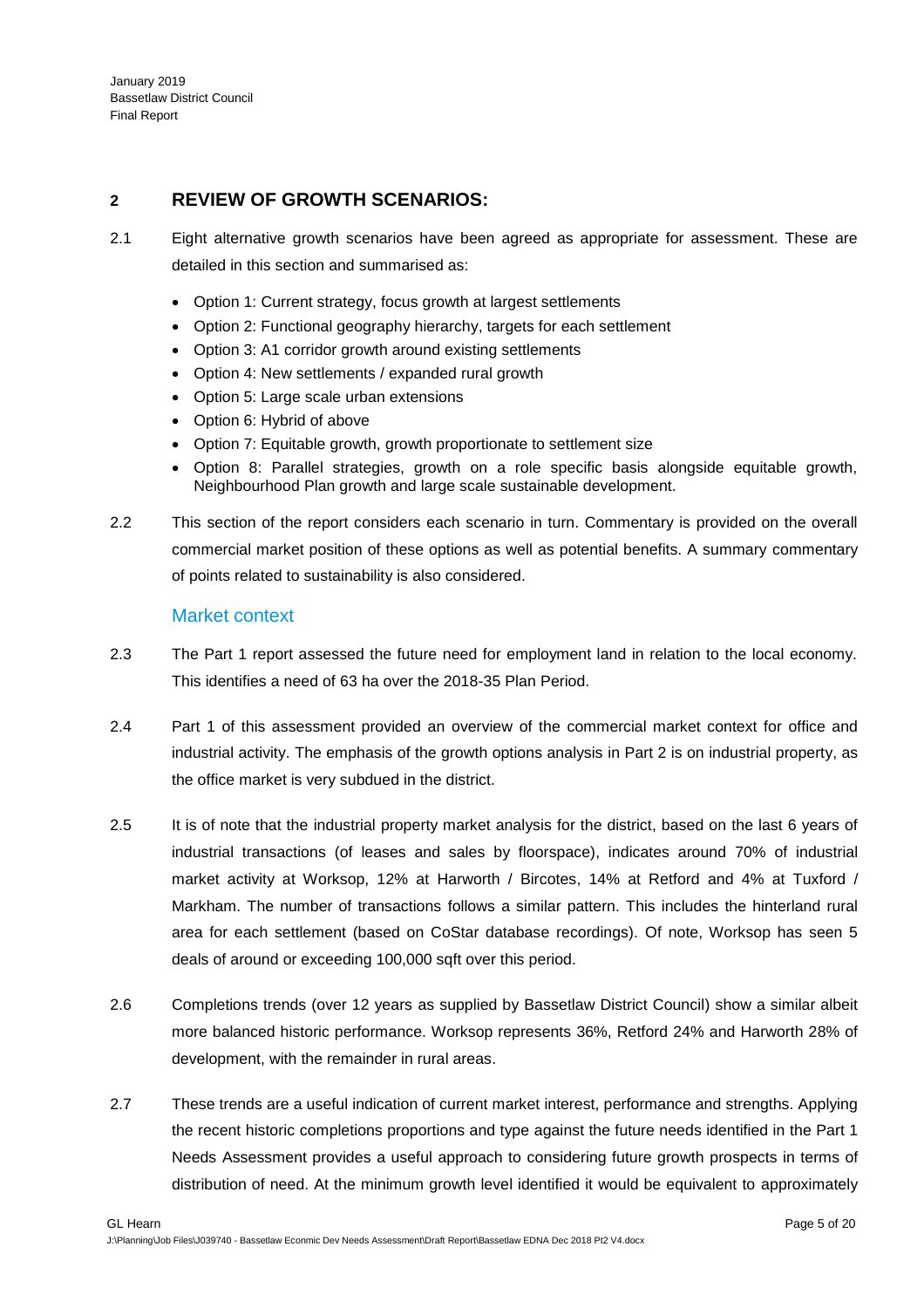20 ha at Worksop and 10 ha at Retford and Harworth / Bircotes each, noting existing commitments exceed these figures.

## Option 1: Maintain current strategy, focus growth at largest settlements

#### **Description:**

2.8 This option would see the Plan continue with the same settlement hierarchy set out in the 2011 Core Strategy and Development Management Policies DPD. Employment growth would continue to be directed to the three largest settlements; Worksop, Retford and Harworth and Bircotes, with land for employment growth being allocated exclusively in these locations. Market-led employment growth would continue to be supported on suitable sites in other parts of the district

#### **Market assessment:**

2.9 This approach to growth aligns with the current market signals in the district and is therefore likely to be deliverable and achievable. Worksop represents the key industrial market in the district with the majority of transactions in recent years a number of which have been of a significant scale. Retford and Harworth / Bircotes are active to a lesser extent and focused on mid-sized (up to 50,000 sqft) and smaller units (10,000 sqft or less). There is anticipated growth potential at Harworth based on planned schemes subject to a strengthening Doncaster market overspilling into Bassetlaw.

#### *Achievability*

- 2.10 This approach aligns with land that is suitable and available for development as there is a significant reserve of potential sites in terms of commitments or suitable sites at these large settlements.
- 2.11 The Manton Wood Extension (South) of 25ha relating to application 15/00192/OUT (industrial development) is expected to meet short term demand with Shireoaks and Gateford Common East and West providing development at the west of the settlement, subject to the implementation of applications.
- 2.12 Future growth at Worksop includes Land off A57 (estimated as around 90ha being suitable for development of 188ha gross), which is expected to fulfil the future Plan period needs for this settlement.
- 2.13 At Harworth, industrial activity is more tempered, focused around Blyth Road on mid-sized and smaller units. However there are suitable committed sites with Symmentry Park which is a 20ha site being developed speculatively albeit yet to attract an occupier. This is expected to fulfil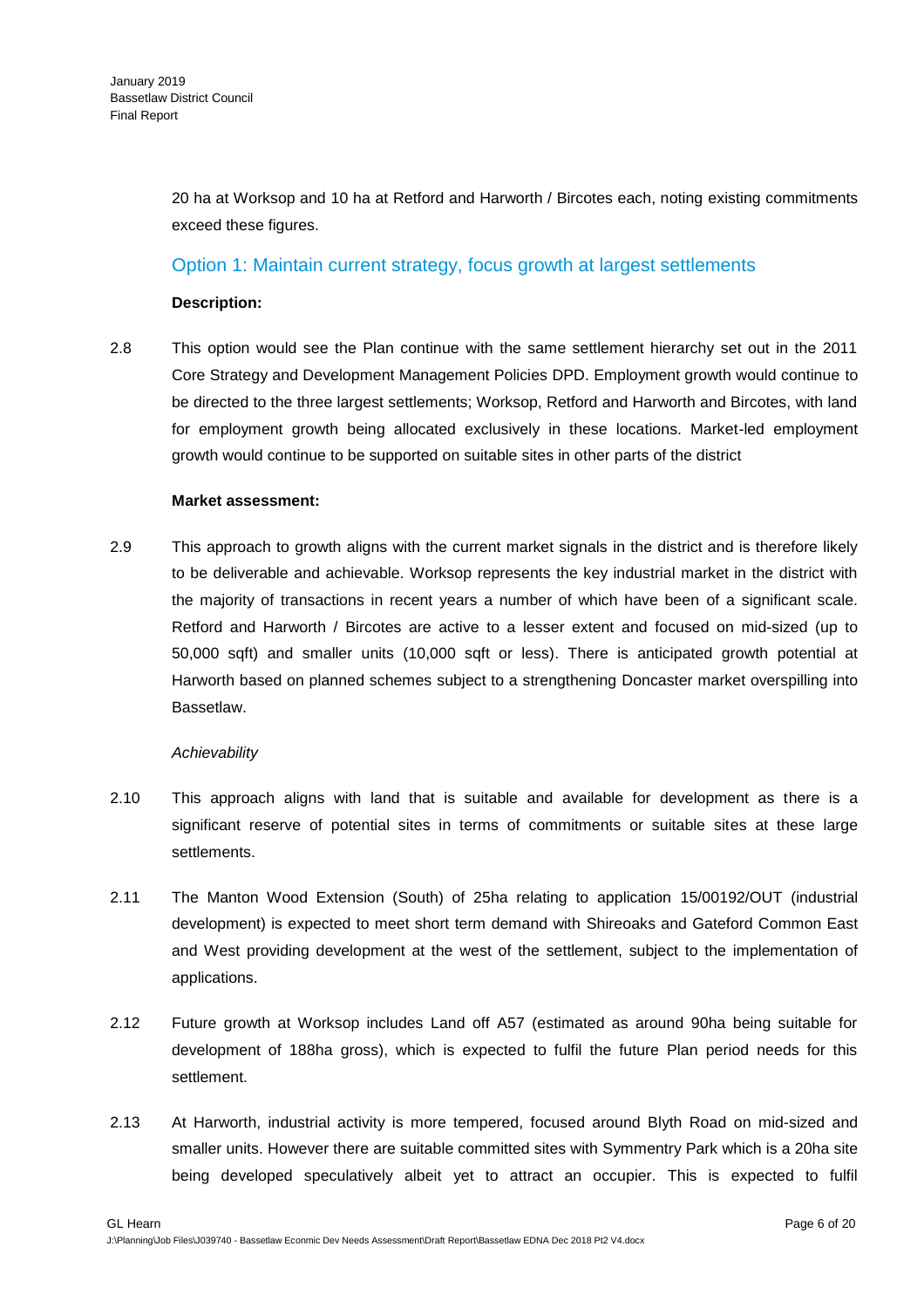requirements for the locality for the Plan period. South of Snape Lane is a significant further permission that can also meet a rise in market demand should it occur in the long term.

- 2.14 Retford has seen a steady trend of smaller and mid-sized units transacted. A key future site is Land at Trinity Farm Land, Trinity Barns Field and Bellmoor (23ha). This is anticipated to more than fulfil future Plan employment needs for the locality. A partial allocation here may be appropriate.
- 2.15 Outside of the main settlements an ad hoc market led approach to employment development is considered suitable to respond to meet needs.

#### *Sustainability considerations*

#### 2.16 Economic:

- Economic growth is well supported by aligning with current market direction and requirements.
- Agglomeration of economic activities will continue to intensify at key locations.
- Sites and growth are focused around key transport corridors providing positive accessibility and supporting growth in transport and warehousing related sectors.
- 2.17 Environmental:
	- Employment land is well aligned to existing and planned workforce growth thus reinforcing existing, typically sustainable, commuting patterns.
- 2.18 Social
	- Growth at Harworth / Bircotes is anticipated to support settlement regeneration.

## Option 2: Functional geography hierarchy, targets for each settlement

#### **Description:**

- 2.19 Drawing on a revised hierarchy this would see percentage (housing) growth targets set for each distinct tier of settlements. This would see the highest levels of growth focused on the highest tier (largest) settlements.
- 2.20 In contrast to Option 1, this approach would not allow employment growth outside of defined 'functional clusters'. Adopting a new spatial hierarchy would also allow the review of whether the proportions of employment land allocated to each town remain appropriate.

#### **Market assessment:**

2.21 The market assessment for Option 2 is considered to be similar to Option 1. It is expected that the key settlements of Worksop, Retford and Harworth / Bircotes would receive key employment allocations that align with their proportionate functionality and hierarchy as primary service centres.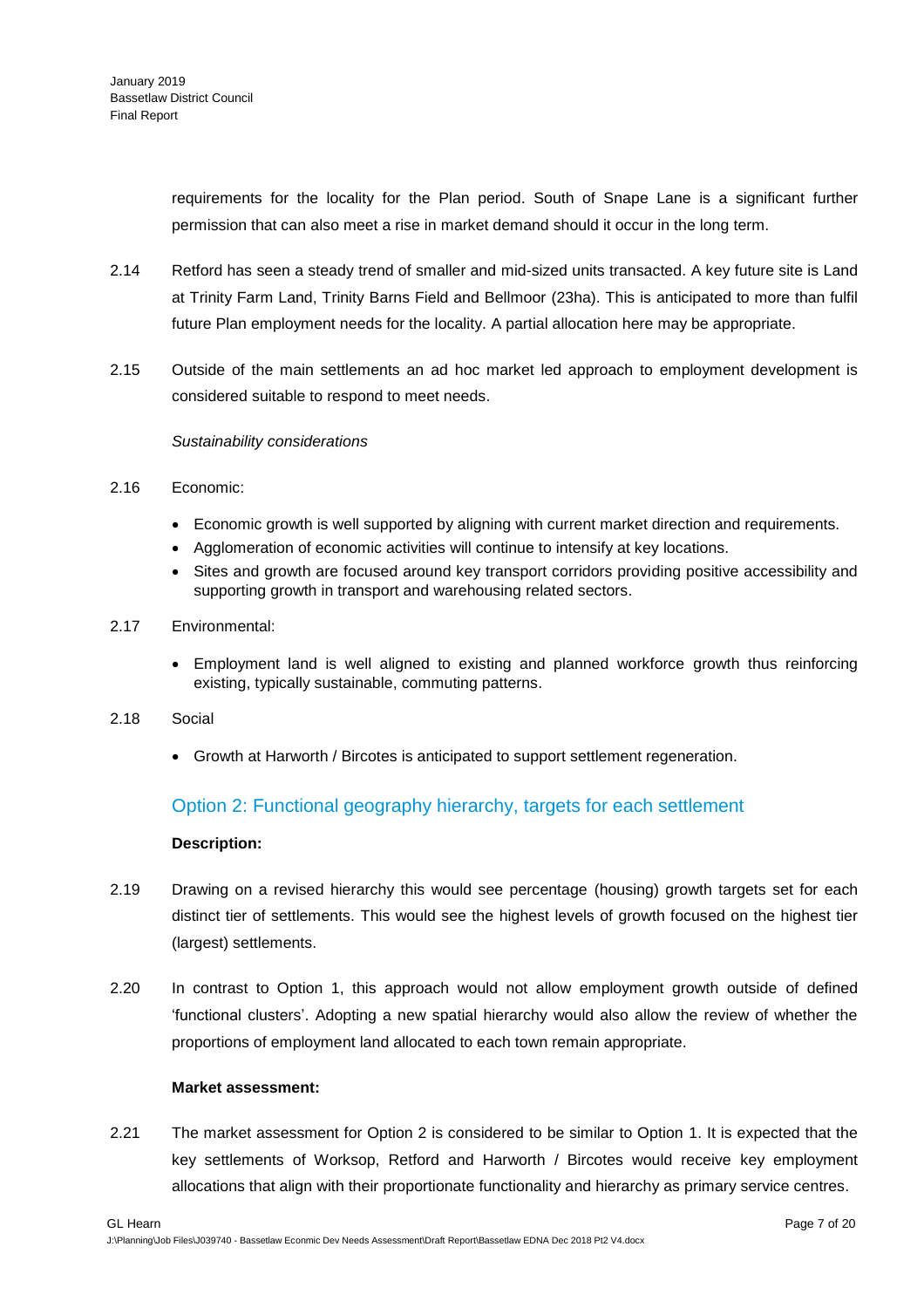- 2.22 This would suitably relate to the market demand and available sites as considered above under Option 1. In particular it is considered to:
	- Support primary growth at sites identified in Worksop;
	- Align with commitments in Harworth / Bircotes; and
	- Align with potential growth at Retford.
- 2.23 Otherwise, restricted growth outside of 'functional clusters' may have a downward effect on rural or ad hoc market requirements in emerging, previously unidentified locations.

#### *Sustainability considerations*

- 2.24 Economic:
	- Economic growth is well supported by aligning with current market direction and requirements.
	- Agglomeration of economic activities will continue to intensify at key locations.
	- Sites and growth are focused around key transport corridors providing positive accessibility and supporting growth in sectors of transport and warehousing.
- 2.25 Environmental:
	- Employment land is well aligned to existing and planned workforce growth thus reinforcing existing typically sustainable commuting patterns.
- 2.26 Social
	- Growth at Harworth / Bircotes is anticipated to support settlement regeneration.

## Option 3: Focus new development on the A1 corridor

#### **Description:**

- 2.27 Pursuing this option would see the allocation of sites for employment uses along the A1 corridor, as it runs through Bassetlaw. This would be likely to focus on types of employment that take advantage of the A1, for example distribution and warehousing. To compliment this approach housing would be clustered around existing settlements along the A1 corridor:
	- Harworth and Bircotes
	- Blvth
	- Ranby
	- Worksop (Eastern side)
	- Elkesley
	- Gamston (Airport site only)
	- Tuxford
	- East Markham
	- Markham Moor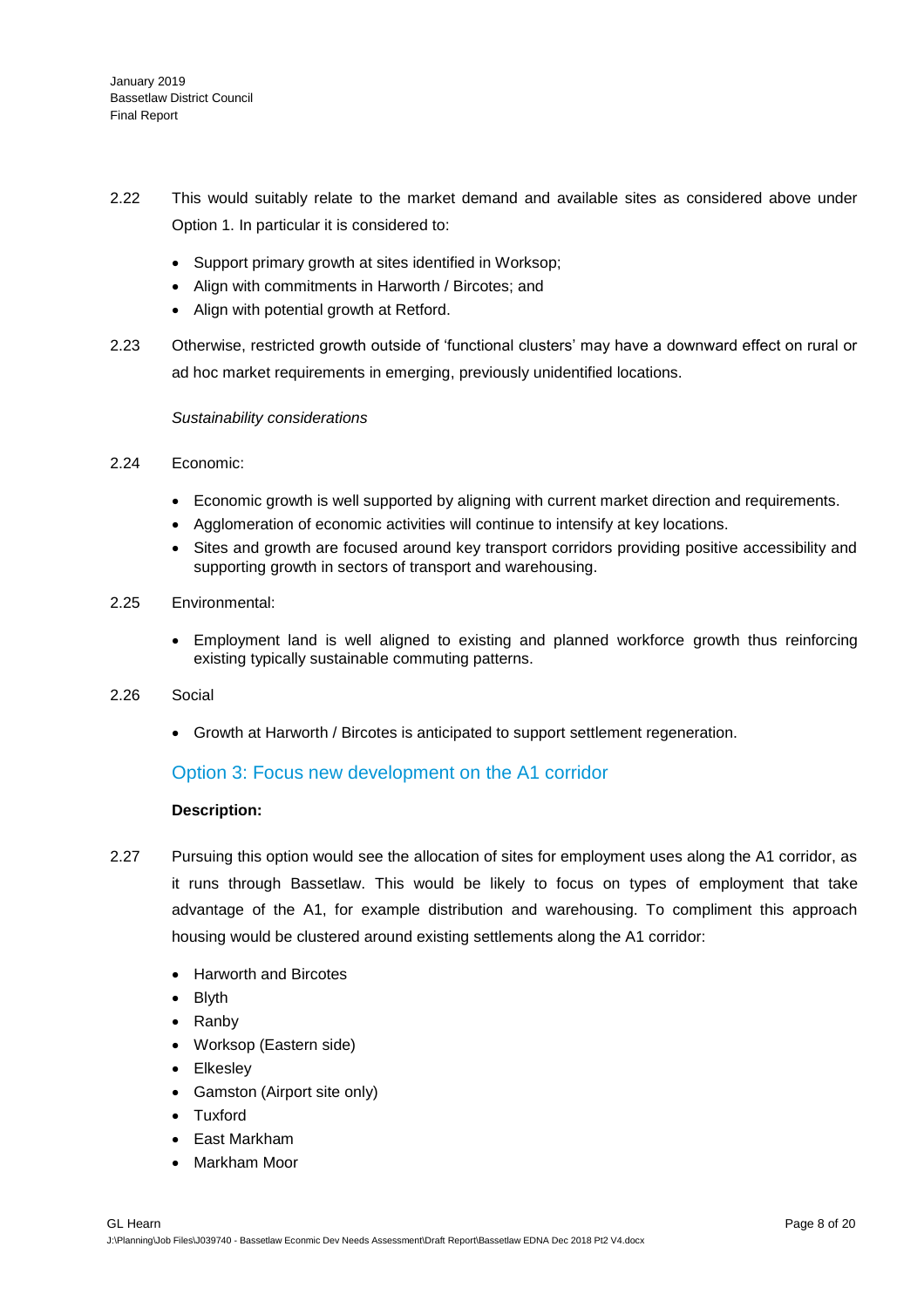2.28 Compared to Options 1 and 2 this would see new development focused on a limited range of settlements. For some of these settlements this would represent a significant scale of new development in order to ensure that the appropriate housing and employment targets are met.

#### **Market assessment:**

- 2.29 The existing commercial property market dynamics are developed around a combination of historic settlement patterns and emerging drivers along transport arteries. Option 3 will re-orientate the focus along the A1 transport arteries. The Bassetlaw section of the A1 is considered to be relatively un-tested as an employment market but is anticipated to have potential for growth which is emerging in the northern area of the district and to some degree in the south around Tuxford.
- 2.30 The current commercial market emphasis is on Worksop (east and west), Retford and Harworth / Bircotes. The market aligns with existing employment and population drivers as well as an emerging market south of Harworth responding to the A1(M) and junction 34.
- 2.31 Option 3 is well supported by existing market dynamics in a number of areas. In the north this is presently at Blyth Road and emerging south of Harworth / Bircotes. Key prospective sites include Symmetry Park and Snap Lane south of Harworth, albeit that key occupiers remain to be secured in order to confirm the location's potential.
- 2.32 At Worksop the A57 site (east) and permission for Manton Wood expansion (south) provide a key link to Ranby and the A1 junction connection at Upper Morton which would be assumed to facilitate further employment (and housing with workforce) growth in due course. However market potential west of Worksop (M1 connection) may be constrained by Option 3 albeit that permissions are in place at Shireoaks and Gateford Common.
- 2.33 At the south end of the district around Markham / Tuxford there are existing successful employment operations including Walkers Industrial Estate at Ollerton Road amongst others. Given the relative lack of workforce locally, these successful sites do point to further potential growth in this location, capitalising on connectivity, particularly alongside the delivery of housing and workforce.
- 2.34 Such a view is reinforced by the commercial market engagement commentary which points to a balance of local needs and potential distribution requirements for the area.
- 2.35 Growth in the south of Bassetlaw on the A1 under this option is assumed as an alternative to growth at Retford, which expected to accommodate upwards of 10ha of employment land over the Plan period. Retford as a result may see more incremental growth.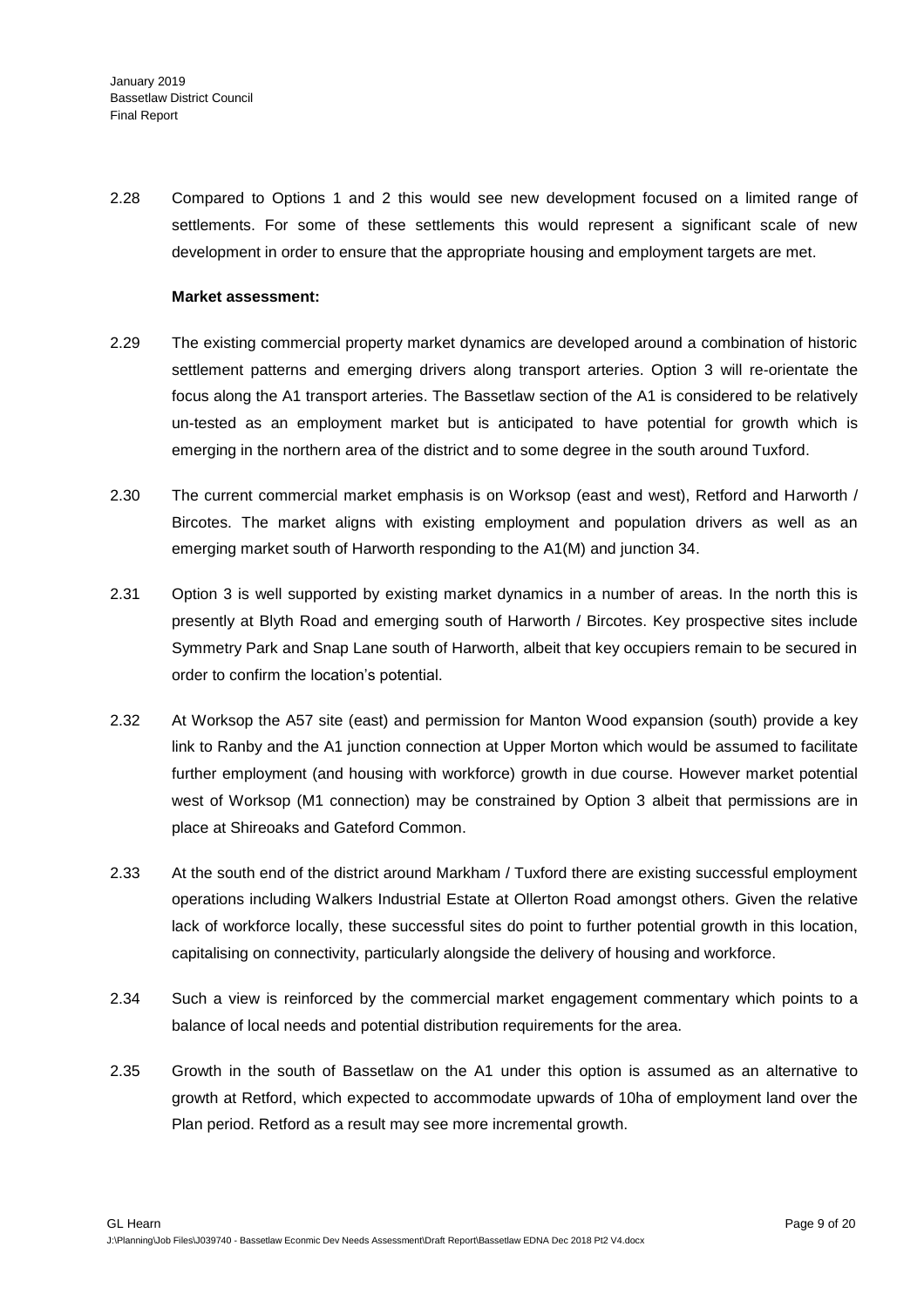- 2.36 There are a range of potential Brownfield and Greenfield sites across the south of the district including Gamston Airport South and around Markham Moor, the latter amounting to in excess of 40 ha of Greenfield.
- 2.37 The Part 3 assessment indicates that the delivery of a workforce in this area is likely to facilitate strong employment growth. The level of employment demand is likely to be linked in part to the level of housing but is estimated as 10-20ha from a lower level of settlement in the region of 1,000 homes, subject to location.

#### *Sustainability considerations*

- 2.38 Economic:
	- Leveraging economic growth potential of the A1 market.
	- Possible slowing of growth in some areas not supported Retford and west Worksop.
	- Sites and growth are focused around key transport corridors providing positive accessibility and supporting growth in sectors of transport and warehousing.
- 2.39 Environmental:
	- Employment land is well aligned to existing and planned workforce thus reinforcing existing typically sustainable commuting patterns.
	- Sustainable approach to new settlements aligning workforce and employment.
- 2.40 Social
	- Growth at Harworth / Bircotes is anticipated to support settlement regeneration.

## Option 4: New/Expanded Rural Settlements

#### **Description:**

- 2.41 This approach would concentrate new (housing) development in the rural parts of the district. This would be achieved by seeking to expand one or more rural service centre. Compared to the first three options this would have a much greater emphasis on planned new development taking place in the more rural parts of Bassetlaw.
- 2.42 Through this option consideration would also be given to whether it would be appropriate to identify a location for an entirely new settlement. This approach would see the towns continue to grow through existing housing commitments and market-led development in locations within or adjacent to the boundaries.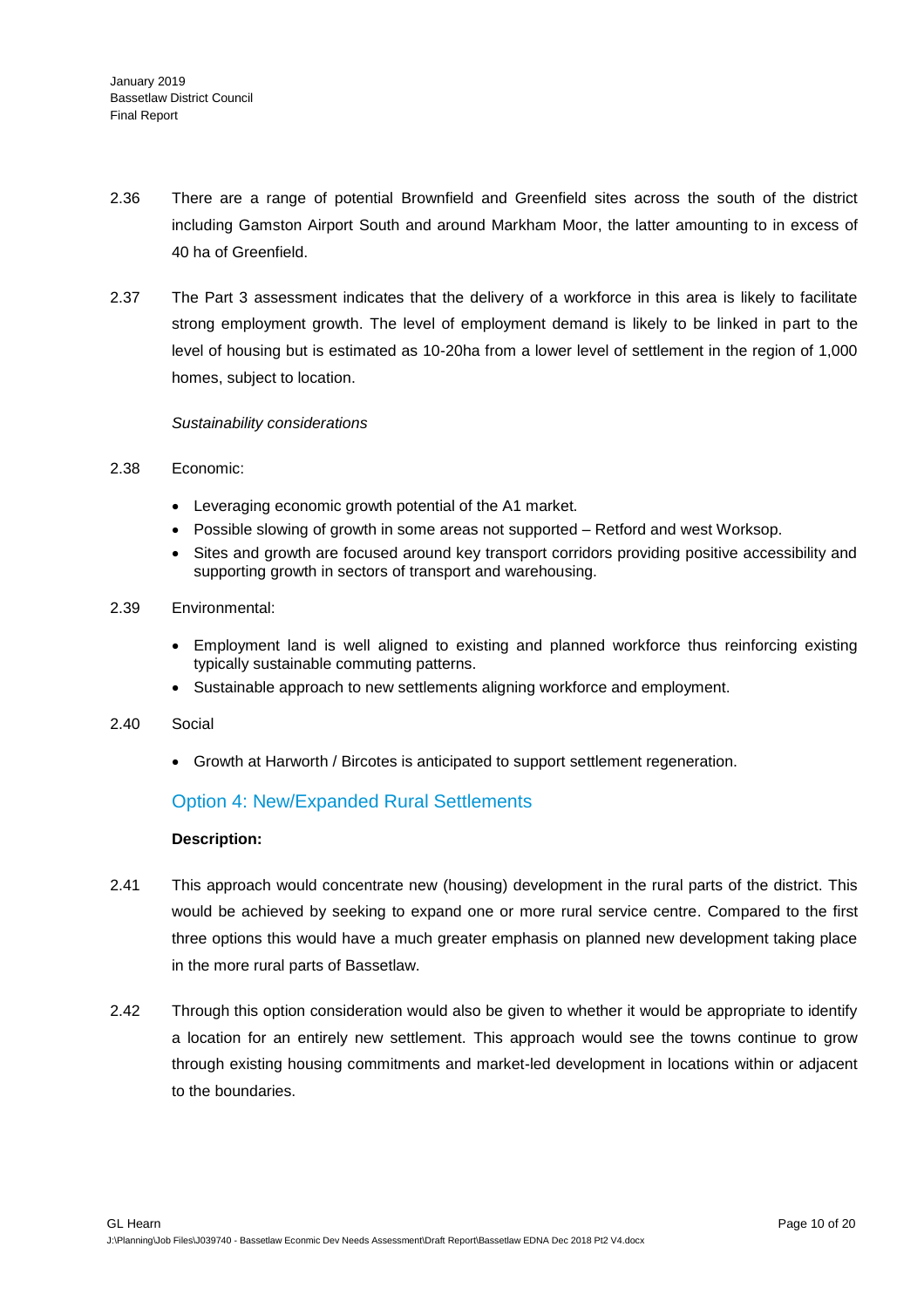2.43 Employment growth through a market-led approach would be supported in the towns and other villages. Strategic employment allocations would also be made in the new or expanded settlements, in order to support their enhanced roles.

#### **Market assessment:**

- 2.44 For commercial market assessment purposes the option is interpreted as:
	- Supported market led employment growth at key settlements of Worksop, Harworth/Bircotes and Retford
	- Market led employment growth in rural areas
	- Employment allocations at major new residential sites *with any new settlement assumed as having A1 proximity.*
	- Housing growth focused at rural settlements.
- 2.45 Much of the commercial narrative in previous options is applicable under Option 4. Employment land allocations and direction is understood to follow a more market driven pattern which may differ from the housing approach.
- 2.46 As a result the emphasis is assumed to be on Worksop, Retford and Harworth / Bircotes which have a strong supply of land and market appetite. A focus on employment in rural locations at the expense of main settlements may have a slowing effect on growth.
- 2.47 The potential for a new settlement (assumed to have proximity to the A1) is expected to facilitate growth over and above that for the existing settlements. As a result this option may achieve a higher growth pattern overall for the district by developing existing and new employment market occupiers or reducing potential elsewhere.
- 2.48 This option appears to have some divergence between employment and housing allocations which may be less sustainable in terms of commuting patterns.

#### *Sustainability considerations*

- 2.49 Economic:
	- Economic growth is well supported by aligning with current market direction and requirements.
	- Leveraging economic growth potential of the A1 market.
- 2.50 Environmental:
	- Disconnect of housing and employment allocations provides a less sustainable approach to commuting patterns.
- 2.51 Social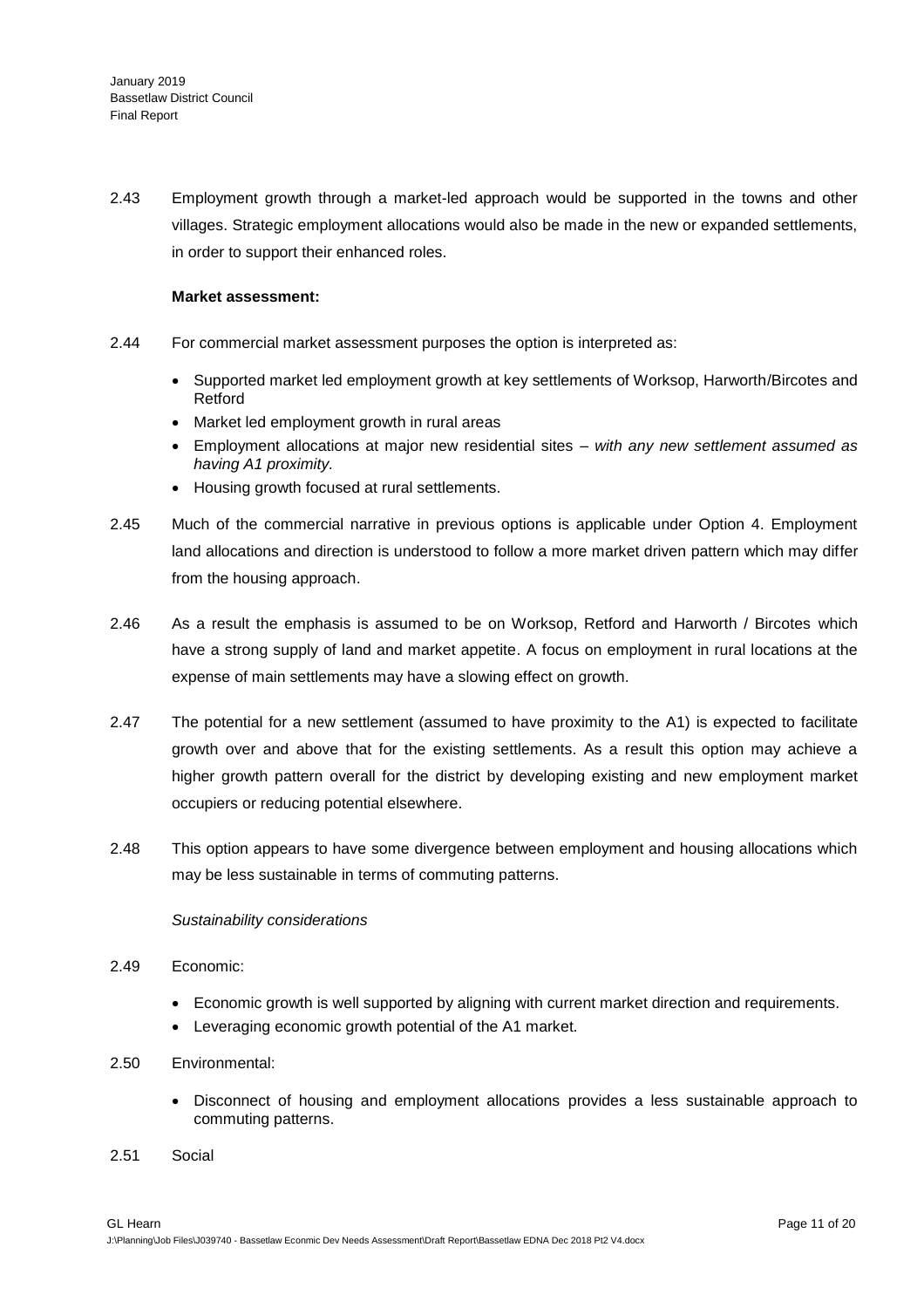• Supports regeneration of rural settlements through growth and services stabilisation.

## Option 5: Large Scale Urban Extensions

#### **Description:**

- 2.52 This approach would see the majority of new housing and employment development directed to one or two strategic sites on the edge of Worksop and/or Retford. In comparison to Option 4 this strategy would see development concentrated on the district's largest towns, with some small scale development in other settlements.
- 2.53 Such sites would be expected to accommodate at least 1,000 homes, mixed with complimentary uses such as commercial units.

#### **Market assessment:**

- 2.54 For commercial market assessment purposes it assumed that employment growth is also directed primarily at Worksop and Retford with some growth at Harworth (acknowledging that there are planning commitments of some 100ha in place at present).
- 2.55 Assuming that growth is focused at the primary settlements this therefore aligns with existing commercial property market dynamics. Suitable sites are already in place at these locations such as Land off A57 (Worksop) and Trinity Farm Land, Trinity Barns Field and Bellmoor at Retford. Future masterplanning would be expected to identify whether these locations or alternatives, integrated to urban extensions, would be brought forward.
- 2.56 It is not anticipated that urban extensions in these locations would generate significant employment land growth and requirements over and above the current forecast which already considers local and strategic growth at these locations.
- 2.57 However, some limited additional local needs would be expected to arise, which could form part of a mixed use development. This accords with the findings of the Part 3 report where new residential developments have a functional economic need which becomes diluted if a significant employment market is already present to fulfil it.

#### *Sustainability considerations*

#### 2.58 Economic:

- Economic growth is well supported by aligning with current market direction and requirements.
- Agglomeration of economic activities will continue to intensify at key locations.
- Approach unlikely to capture potential of A1 market.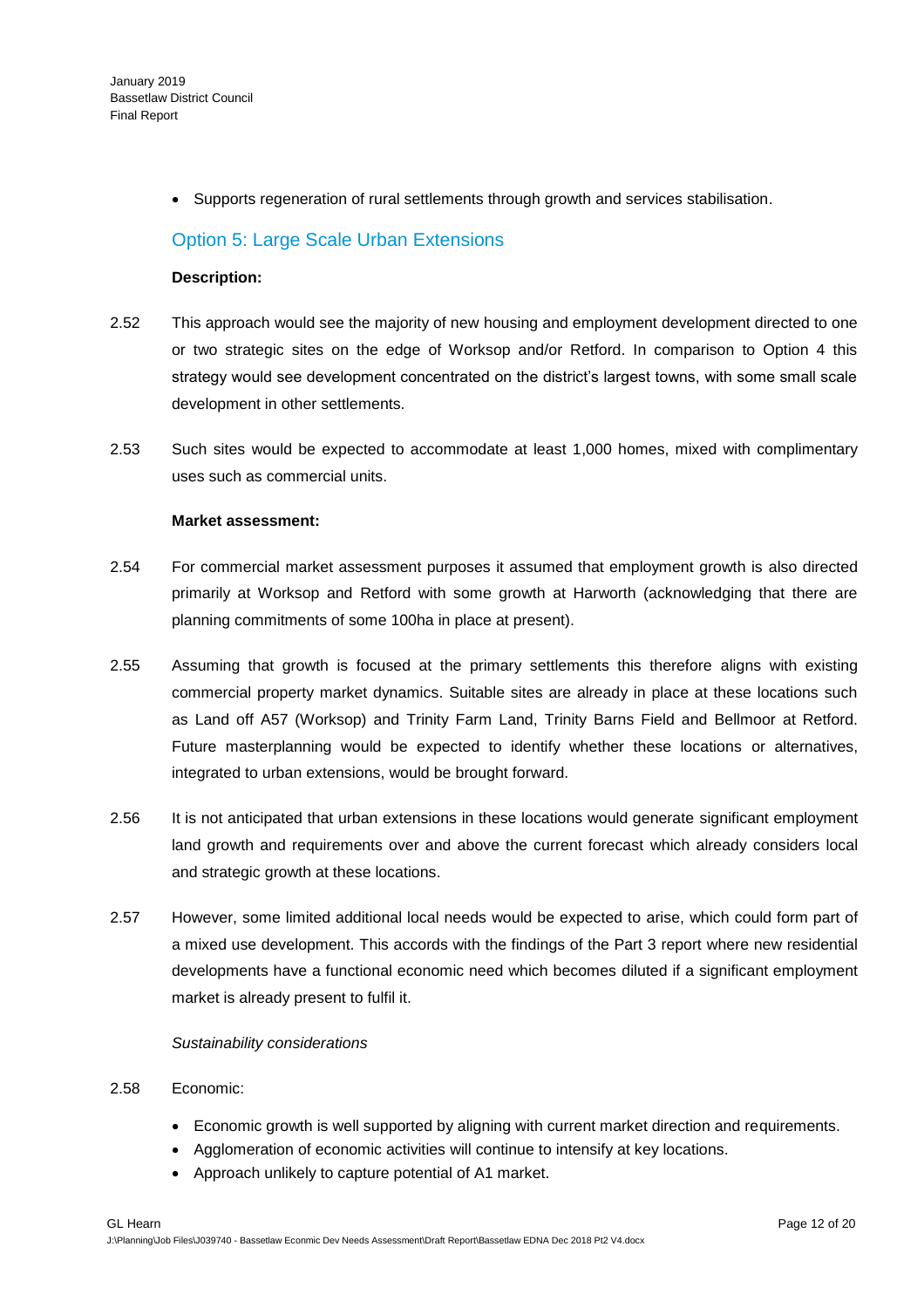#### 2.59 Environmental:

• High correlation between workforce and employment locations reinforcing sustainable commuting patterns.

#### 2.60 Social

Growth at Harworth / Bircotes is anticipated to support settlement regeneration.

#### Option 6: Hybrid

#### **Description:**

- 2.61 Such an approach takes elements from several of the options outlined.
	- Option 2: Develop New Hierarchy Based on Functional Geography: The differentiated approach to scale and type of development according to an area's role and sustainability would form the basis for the hybrid option.
	- Option 5: Large Scale Urban Extensions: The possibility of large extensions would be explored around Retford and Worksop. These extensions would be expected to include some land for employment uses.
	- Option 4: New/Expanded Rural Settlements: Exploring the possibility of a new or expanded rural settlement would allow the allocation of different sites to meet the needs of different parts of the market. Employment growth in these settlements would continue to be supported on a marketled basis, but specific sites for employment use would not be specifically allocated.
	- Option 3: Focus New Development on A1 Corridor: Allocating some land for economic development and associated housing development along the A1 corridor would allow the Plan to address Bassetlaw's strength in the distribution sector and good access to the strategic road network, without being detrimental to the character of settlements along this corridor.
	- Option 1: Maintain Current Strategy: In line with the existing Core Strategy, where employment growth is proposed by the market outside of locations considered sustainable for residential growth this will be supported if the need to be in a specific location can be justified. This approach will allow farm diversification and other small scale rural enterprises, which may not come forward in defined functional clusters, to continue to be supported.

#### **Market assessment:**

- 2.62 The Hybrid Option incorporates a number of key commercial property market components considered to be:
	- Growth at the key settlements
	- Urban extensions at Worksop / Retford
	- Employment allocations at major new residential sites / settlements *with any new settlement assumed as having A1 proximity*
	- Supported growth in rural locations
- 2.63 This Option is anticipated to drive the highest economic growth scenario by maximising the leverage of the district's potential in all localities.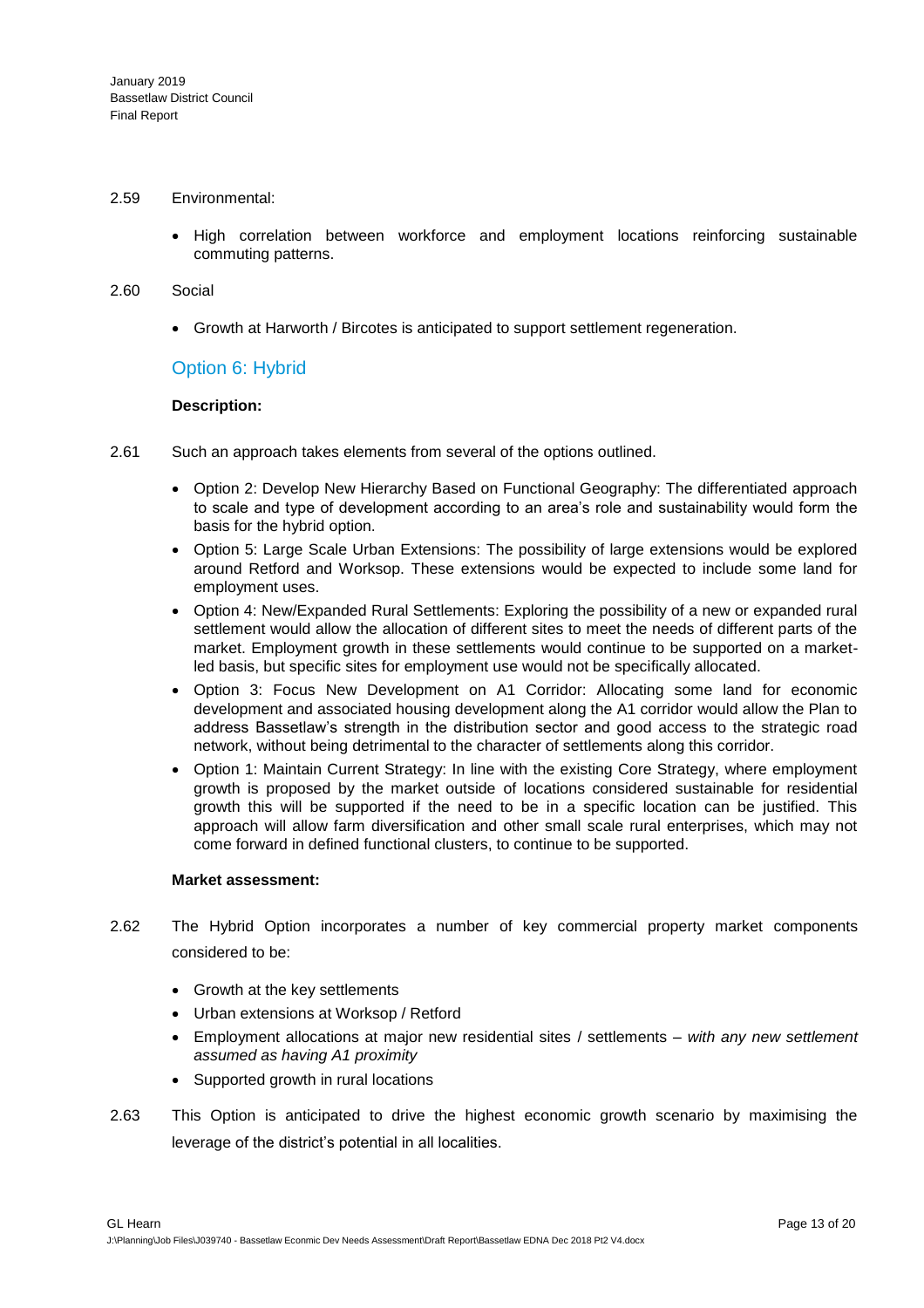- 2.64 At the key settlements of Worksop, Retford and Harworth, achievable sites are identified for potential employment delivery as noted above. These are considered to suitably fulfil settlement growth requirements including where urban extensions are committed as these would be expected to only require a small specific element of local needs fulfilment as noted previously.
- 2.65 Growth at new settlements including rural settlements is considered to have a more positive capacity for employment growth as long as there is connectivity and strong proximity to the A1. A complementary approach to employment allocations and housing to accommodate a local workforce maximises this market potential. More rural settlements will have a decreased capacity for employment to only a functional level. The Part 3 assessment indicates a requirement in the range of 10ha for settlements of around 1,000 dwellings or above. However, a rural and poorly connected location will be at the lower end or below this requirement.
- 2.66 A market led and ad hoc response to rural employment needs enables realistic growth in these locations proportionate to their local dynamics.

#### *Sustainability considerations*

- 2.67 Economic:
	- Economic growth is well supported by aligning with current market direction and requirements.
	- Agglomeration of economic activities will continue to intensify at key locations.
	- Sites and growth are focused around key transport corridors providing positive accessibility and supports growth in sectors of transport and warehousing.
	- Leveraging economic growth potential of the A1 market.
- 2.68 Environmental:
	- Employment land is well aligned to existing and planned workforce thus reinforcing existing, typically sustainable, commuting patterns.
	- Sustainable approach to new settlements aligning workforce and employment.
- 2.69 Social
	- Growth at Harworth / Bircotes is anticipated to support settlement regeneration.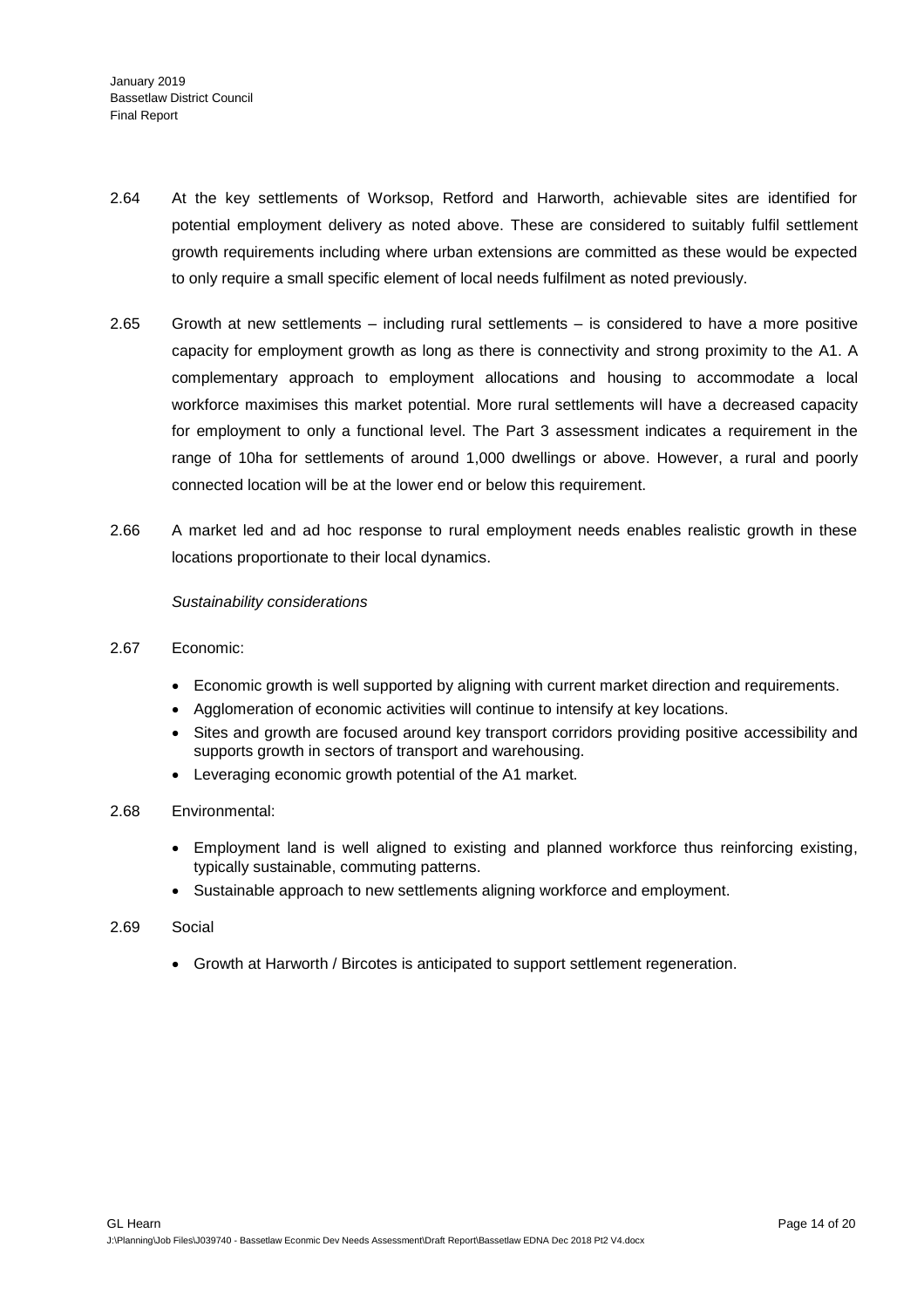## Option 7: Equitable distribution of growth

#### **Description:**

- 2.70 This option ranks each settlement in Bassetlaw by size, based on the number of existing dwellings and would allocate planned growth commensurate to settlement size – i.e. all settlements could contribute to the district growth target up to a cap of 20%. As such, the larger settlements would still deliver the greatest number of new homes, but it would allow for a fairer spread of growth and thereby give potential for a degree of uplift for all settlements.
- 2.71 This option has potential to boost the sustainability of villages and smaller settlements, by giving potential for population increases that can stimulate economic growth and help retain or develop new community services.

#### **Market assessment:**

- 2.72 It is assumed that the proportionate level of growth referred to is applicable to housing and to a large extent to employment also. Principally this will follow the key settlement hierarchy for example a current population of 42,000 in Worksop, 22,000 in Retford and 8,000 at Harworth / Bircotes. This broadly aligns with current employment land requirement direction of approximately 50% at Worksop and 25% at Harworth / Bircotes.
- 2.73 However as employment patterns tend to follow a combination of agglomeration, historic development and strategic network connections, a proportionate growth allocation may not wholly reflect market needs, particularly away from the main settlements. Most notably this is unlikely to capture potential future benefits associated with growth of new settlements and the A1.

#### *Sustainability considerations*

#### 2.74 Economic:

- Economic growth broadly aligns with current market direction and requirements.
- Some potential for growth capping based on a quota led approach to allocations.
- 2.75 Social
	- Supports regeneration of rural settlements through growth and services stabilisation.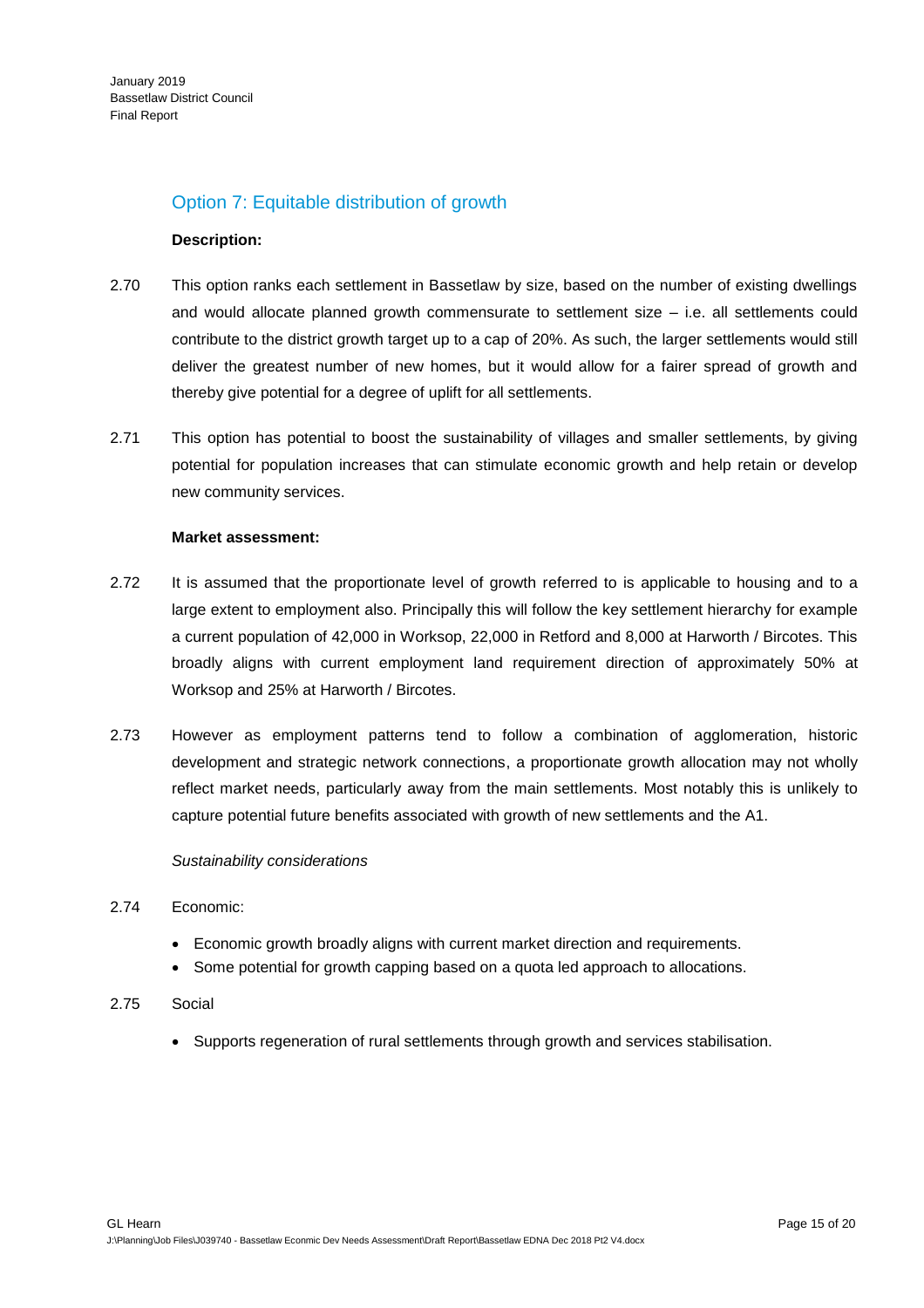### Option 8: Parallel Strategies

#### **Description:**

- 2.76 This option presents a spatial strategy comprising a series of parallel strands. This approach acknowledges that all settlements can play a role in delivering sustainable development by supporting some measure of growth, commensurate to settlement size.
- 2.77 Building on Option 7, this option apportions higher levels of focused growth to specific areas that play specific roles in the district, in order to drive economic growth, regeneration and enhancement of services and facilities – i.e. Worksop as a sub-regional centre, Retford as a rural hub and Harworth & Bircotes continuing as Bassetlaw's Main Regeneration Settlement.
- 2.78 Elements of Option 7 are absorbed, by supporting growth of up to 20% across all but the smallest and most isolated rural settlements. Organic, market-led growth in these locations can help sustain and deliver new services. Villages of all sizes may, however, choose to allocate land for development through Neighbourhood Plans.
- 2.79 Where suitable sites are available, this option also picks up an aspect of Option 6 insofar as supporting large scale development that follows the principles of Garden Villages.

#### **Market assessment:**

- 2.80 In employment terms this Option is interpreted as leading to outcomes similar to Option 6 Hybrid by supporting key settlements as well as market led rural growth and larger scale new development.
- 2.81 At the key settlements of Worksop, Retford and Harworth, achievable sites are identified for potential employment delivery as noted above.
- 2.82 Growth at new settlements including rural is considered to have a more positive capacity for employment growth as long as there is strong proximity and connectivity to the A1.
- 2.83 A market led and ad hoc response to rural employment needs enables realistic growth in these locations proportionate to their local dynamics.

#### *Sustainability considerations*

#### 2.84 Economic:

- Economic growth is well supported by aligning with current market direction and requirements.
- Agglomeration of economic activities will continue to intensify at key locations.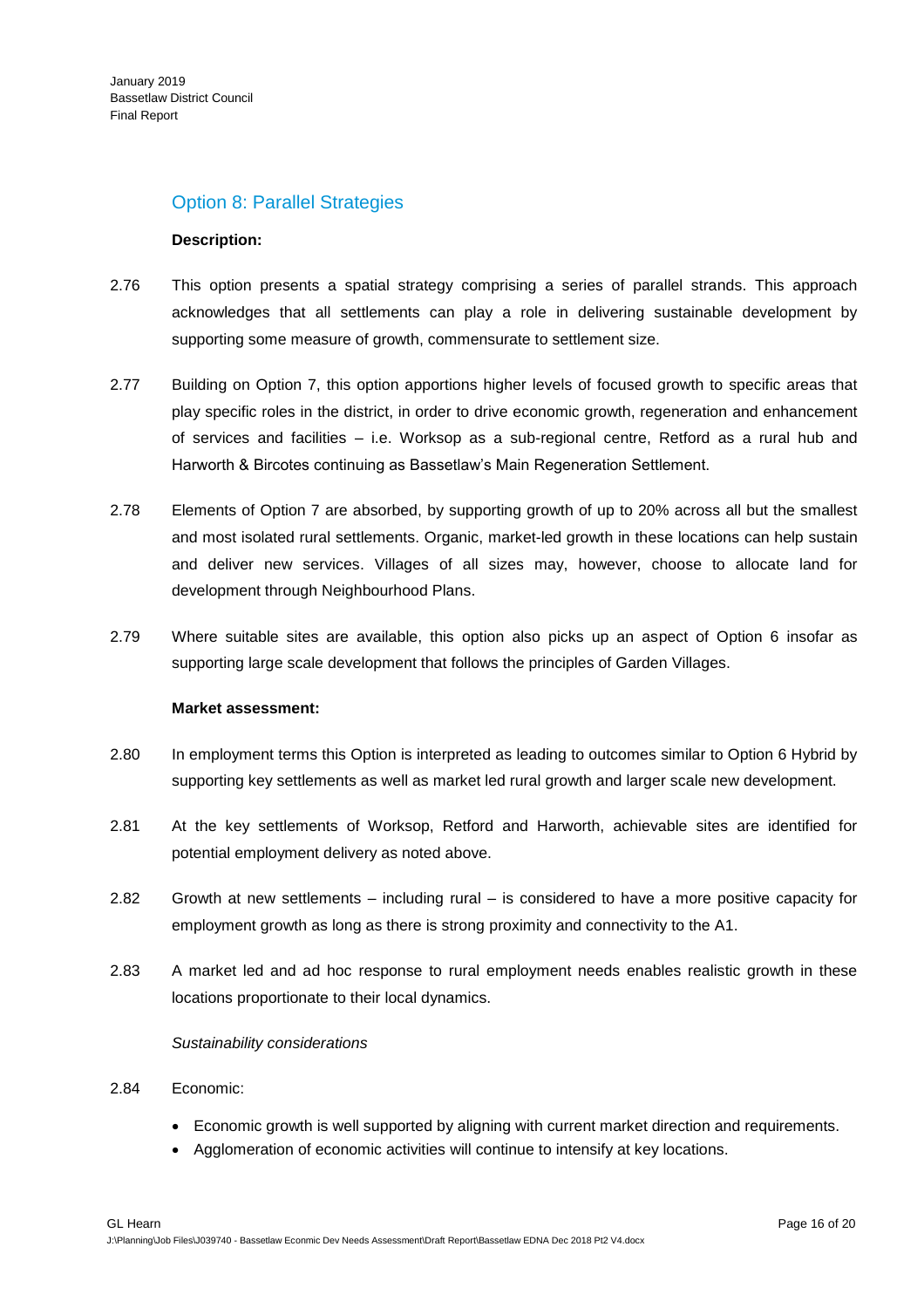- Sites and growth are focused around key transport corridors providing positive accessibility and supporting growth in sectors of transport and warehousing.
- Leveraging economic growth potential of the A1 market.

#### 2.85 Environmental:

- Employment land is well aligned to existing and planned workforce thus reinforcing existing typically sustainable commuting patterns.
- Sustainable approach to new settlements aligning workforce and employment.

#### 2.86 Social

Growth at Harworth / Bircotes is anticipated to support settlement regeneration.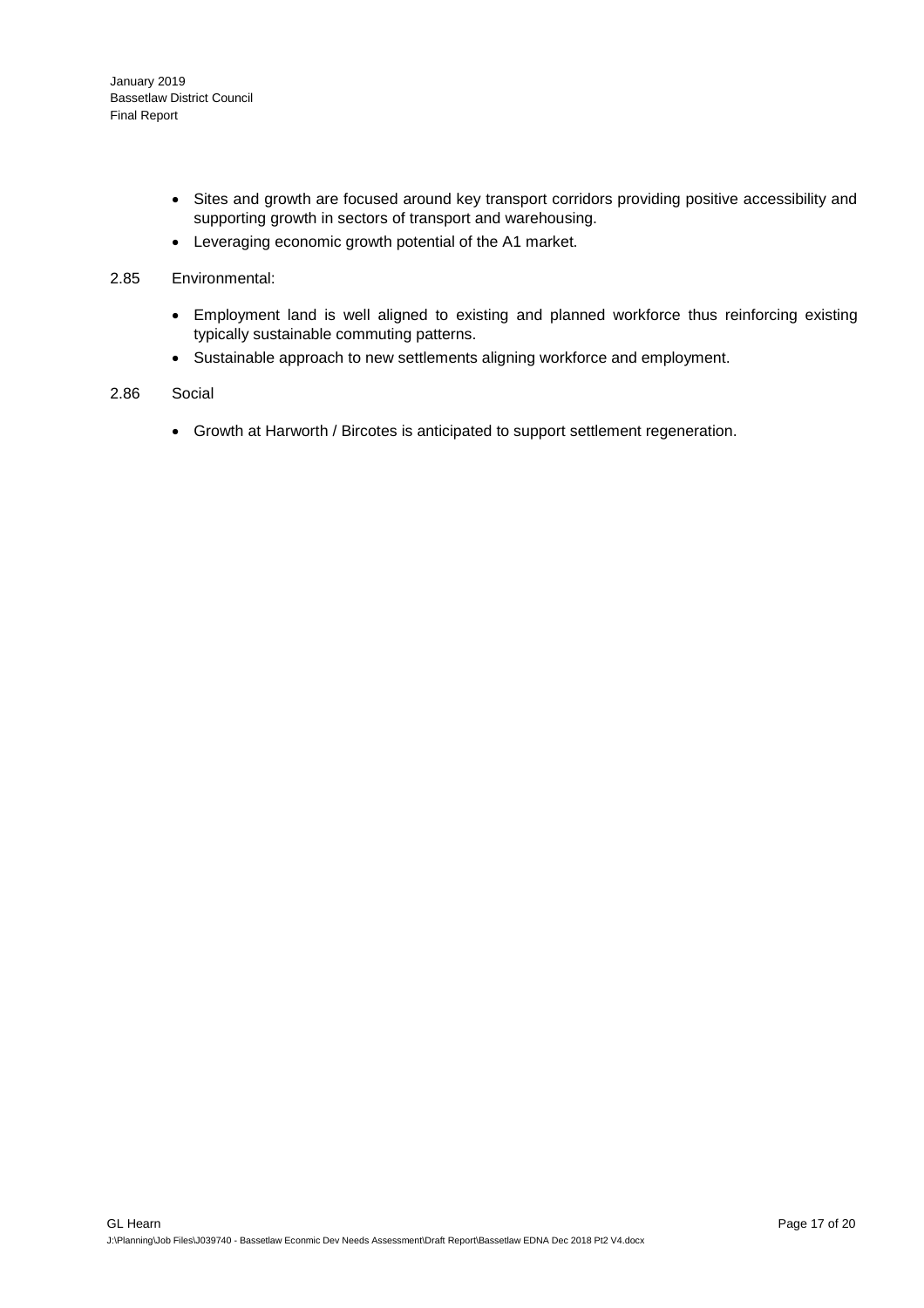## **3 SUMMARY AND RANKINGS**

- 3.1 This Part 2 of the Needs Assessment has considered a number of Growth Options based on their anticipated employment land pattern delivery from the perspective of employment land requirement fulfilment. This has been based on a commercial market perspective drawing on both the district's existing commercial property market dynamics as well as a potential future growth capture.
- 3.2 The assessed options are ranked in the table below. Rankings have been developed on a qualitative basis with prioritisation given to scenarios best able to meet future land requirements and achieve maximum growth potential. A summary narrative is provided against each option.

<span id="page-17-0"></span>

| <b>Rank</b>     | <b>Option</b>  | <b>Description</b>                                                                                                                                           | <b>Justification</b>                                                                                                                                              |
|-----------------|----------------|--------------------------------------------------------------------------------------------------------------------------------------------------------------|-------------------------------------------------------------------------------------------------------------------------------------------------------------------|
| 1               | 6              | Hybrid of options                                                                                                                                            | Scenario maximises market led commercial<br>potential, delivers land meeting existing<br>needs and enables potential uplift at A1<br>corridor                     |
| $\overline{2}$  | 8              | Parallel strategies, growth on a role<br>specific basis alongside equitable<br>growth, Neighbourhood Plan growth and<br>large scale sustainable development. | Scenario delivers land to meet existing<br>needs and enables potential uplift at A1<br>corridor.                                                                  |
| 3               | 3              | A1 corridor growth around existing<br>settlements                                                                                                            | Strong growth around the A1 as well as<br>existing key settlements.                                                                                               |
| 4               | 1              | Current strategy, focus growth at largest<br>settlements                                                                                                     | Agglomeration around existing market<br>direction but does not capture the full A1<br>market potential                                                            |
| 4               | $\overline{2}$ | Functional geography hierarchy, targets<br>for each settlement                                                                                               | Agglomeration around existing market<br>direction but does not capture the full A1<br>market potential                                                            |
| $6\phantom{1}6$ | 5              | Large scale urban extensions                                                                                                                                 | Agglomeration around existing market<br>direction but does not capture the full A1<br>market potential                                                            |
| 6               | $\overline{7}$ | Equitable growth, growth proportionate<br>to settlement size                                                                                                 | Growth follows existing patterns of<br>agglomeration but may not maximise<br>market potential at some locations                                                   |
| 8               | 4              | New settlements / expanded rural<br>growth                                                                                                                   | Assumes some growth at existing locations<br>- enables additional employment growth at<br>new settlement but rural locations may not<br>maximise growth potential |

**Table 1: Growth Options Assessment**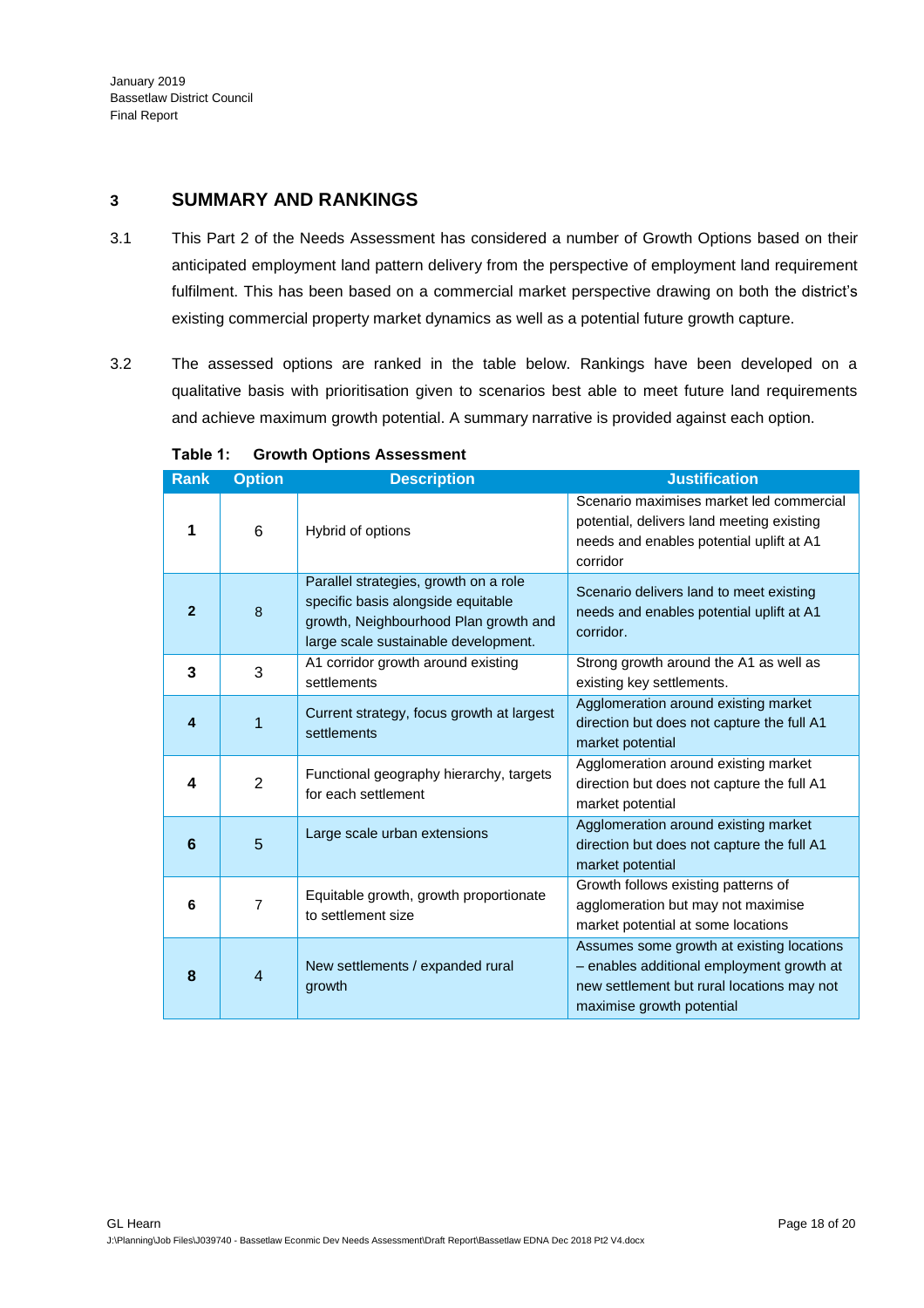# **Appendices**

| <b>APPENDIX A:</b> | Summary of Sustainability Assessment by Growth Option |
|--------------------|-------------------------------------------------------|
|                    |                                                       |

| <b>Option</b>  | <b>Economic</b>                                                                                                                                                                                                                                                                                                                                                                                                             | <b>Environmental</b>                                                                                                                                                                                                                                                                             | <b>Social</b>                                                                                                            |
|----------------|-----------------------------------------------------------------------------------------------------------------------------------------------------------------------------------------------------------------------------------------------------------------------------------------------------------------------------------------------------------------------------------------------------------------------------|--------------------------------------------------------------------------------------------------------------------------------------------------------------------------------------------------------------------------------------------------------------------------------------------------|--------------------------------------------------------------------------------------------------------------------------|
| 1              | well<br>Economic<br>growth<br>is<br>$\bullet$<br>supported by aligning with current<br>direction<br>market<br>and<br>requirements.<br>Agglomeration<br>of<br>economic<br>activities will continue to intensify<br>at key locations.<br>Sites and growth are focused<br>$\bullet$<br>around key transport corridors<br>providing positive accessibility<br>and supporting growth in sectors<br>of transport and warehousing. | Employment land is well<br>$\bullet$<br>aligned<br>to<br>existing<br>and<br>workforce<br>planned<br>thus<br>reinforcing existing typically<br>sustainable<br>commuting<br>patterns.                                                                                                              | Growth at Harworth /<br>$\bullet$<br>Bircotes is anticipated to<br>settlement<br>support<br>regeneration.                |
| $\overline{2}$ | Economic<br>growth<br>is<br>well<br>$\bullet$<br>supported by aligning with current<br>market<br>direction<br>and<br>requirements.<br>Agglomeration<br><b>of</b><br>economic<br>activities will continue to intensify<br>at key locations.<br>Sites and growth are focused<br>around key transport corridors<br>providing positive accessibility<br>and supporting growth in sectors<br>of transport and warehousing.       | Employment land is well<br>$\bullet$<br>aligned<br>to<br>existing<br>and<br>workforce<br>planned<br>thus<br>reinforcing existing typically<br>sustainable<br>commuting<br>patterns.                                                                                                              | at Harworth<br>Growth<br>$\bullet$<br>Bircotes is anticipated to<br>settlement<br>support<br>regeneration.               |
| 3              | Leveraging<br>economic<br>growth<br>$\bullet$<br>potential of the A1 market.<br>Possible retardation of growth in<br>$\bullet$<br>some areas not supported -<br>Retford and west Worksop.<br>Sites and growth are focused<br>$\bullet$<br>around key transport corridors<br>accessibility<br>providing positive<br>and supporting growth in sectors<br>of transport and warehousing.                                        | Employment land is well<br>$\bullet$<br>aligned<br>to<br>existing<br>and<br>workforce<br>planned<br>thus<br>reinforcing existing typically<br>sustainable<br>commuting<br>patterns.<br>Sustainable<br>approach<br>to<br>$\bullet$<br>settlements<br>aligning<br>new<br>workforce and employment. | Growth<br>at Harworth<br>$\bullet$<br>$\sqrt{ }$<br>Bircotes is anticipated to<br>support<br>settlement<br>regeneration. |
| 4              | Economic<br>growth<br>well<br>is.<br>$\bullet$<br>supported by aligning with current<br>market<br>direction<br>and<br>requirements.<br>Leveraging<br>economic<br>growth<br>potential of the A1 market.                                                                                                                                                                                                                      | Divorcement of housing and<br>allocations<br>employment<br>provides a less sustainable<br>approach<br>commuting<br>to<br>patterns.                                                                                                                                                               | Supports regeneration of<br>rural settlements through<br>growth<br>services<br>and<br>stabilisation.                     |